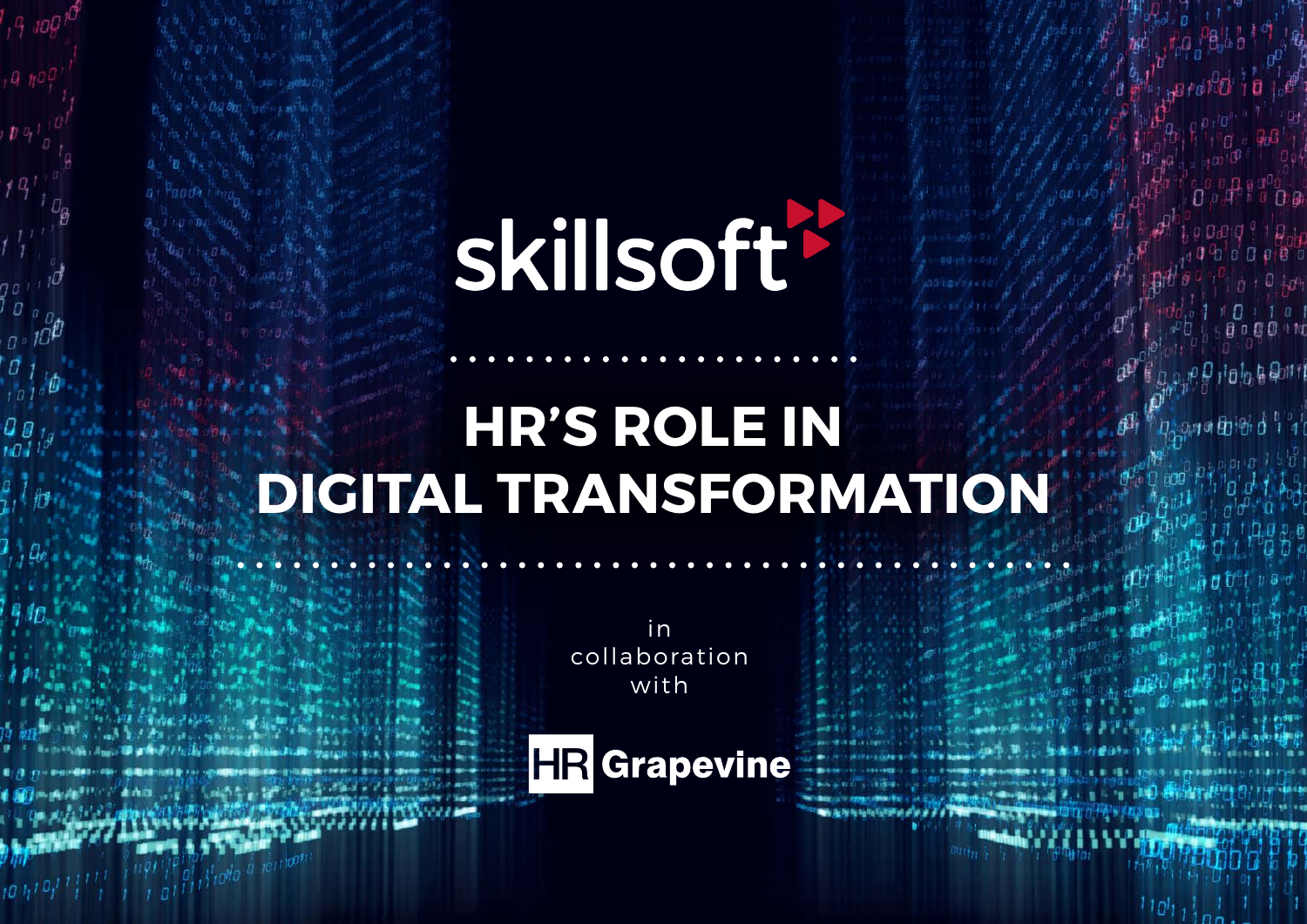# **INTRODUCTION**

Digital is the inescapable way that businesses must operate—now and in the near future. For many firms, this means changing their fundamental business processes—from managerial structure, to transactions with customers and colleagues. Inevitably, much of the responsibility and management for change will reside with HR; so, how should HR professionals respond?

Over the last few years, the HR function has undergone rapid change in preparing to support the workforce of tomorrow. From addressing the emergence of cloud computing through an urgent reskilling of the workforce, to attempting to master big data and analytics, HR is grappling with digital transformation which is pervasive throughout the organisation.

The various elements of digital transformation are crucial considerations that the most savvy firms will face as they build tomorrow's organisational structure. Before HR can get started, it must consider what digital transformation means, how the process will change the way business works, and what the most important factors are when undertaking a transformation project.

This whitepaper explores each of those

**EVERTH**<br>FOR TH<br>AS THI<br>CHANG **ACROSS THE UK, THE LAST FEW YEARS HAVE SEEN BUSINESSES IN EVERY INDUSTRY GRAPPLE WITH WHAT A DIGITAL FUTURE MIGHT MEAN FOR THEM. HR IS NO EXCEPTION. AS THE PACE OF TECHNOLOGICAL CHANGE CONTINUES TO GATHER SPEED, ORGANIZATIONS AROUND THE WORLD WANT TO MAKE THE MOST OF DIGITAL TECHNOLOGY. HOWEVER, MANY BUSINESSES ARE STRUGGLING TO TRULY MAXIMISE THE POTENTIAL OF THIS TECHNOLOGY."**

considerations. The considerations.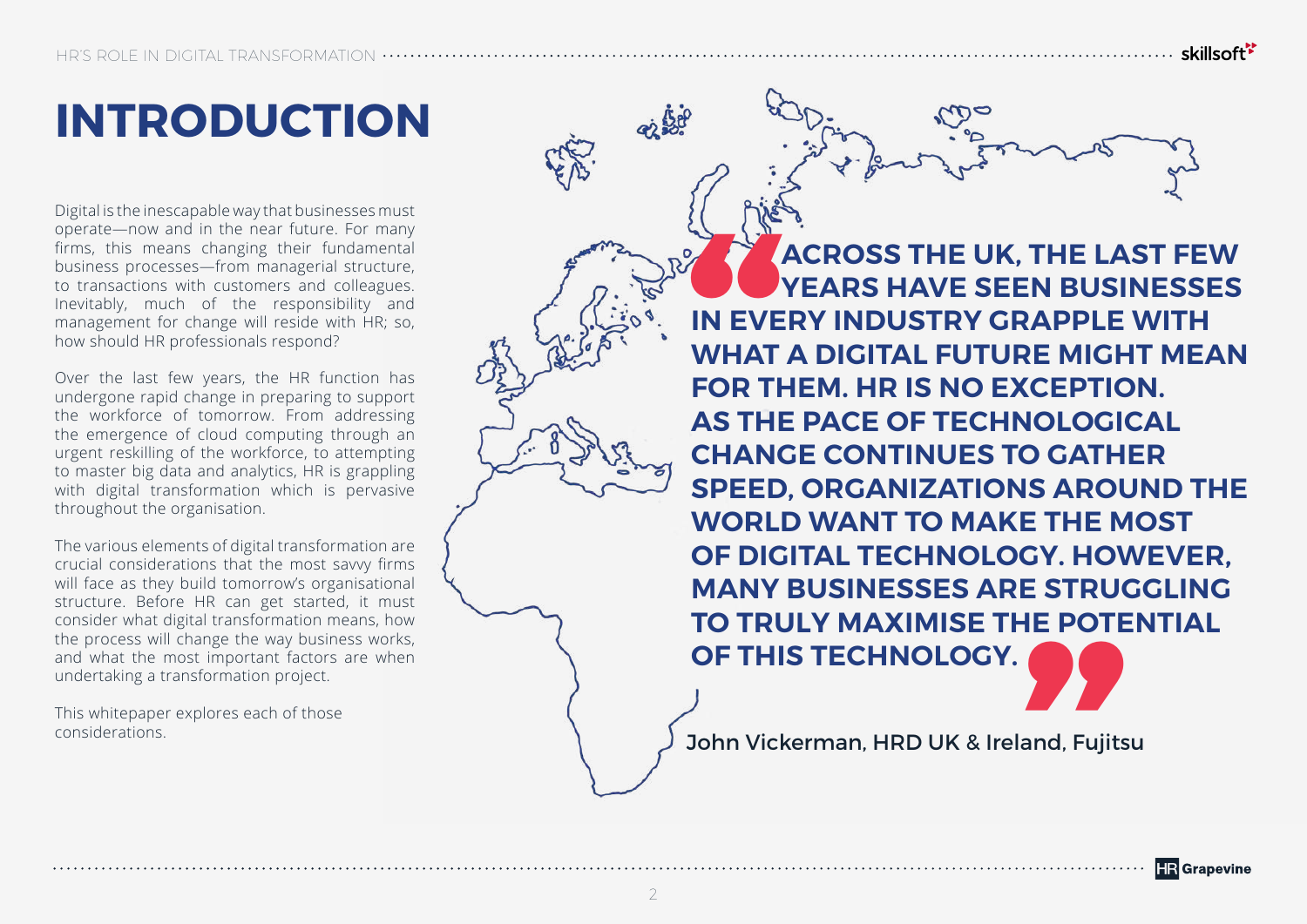### **WHAT IS DIGITAL TRANSFORMATION?**

Gone are the days when digital transformation merely referred to the simple digitisation of paper-based processes.1 Rather, personal and professional daily life, and innumerable business transactions are now driven by and conducted via digital praxis. This includes both customer expectations of digitised delivery and service and the digitisation of systems that underpin internal business processes and market-facing exchanges. From ordering goods and services on a smart device to messaging a colleague on an intra-office messenger, much of this digitisation can, and has been, taken for granted.

Yet the constantly evolving iterations of emerging technology and systems now available are only the start of the transformation process. Choosing, introducing and implementing new technologies, along with aligning the workforce, changing the company culture and rolling out training and development programmes, will be necessary to conquer this new digital business paradigm.

These are key elements of the successful digital transformation of any business, regardless of whether the transformation is widespread, or confined to just one area or function of the company. Research shows that over half (51%) of companies are currently re-designing their organisations for digital business models.2 Undeniably, many contemporary firms are gearing up to contend with a framework of business defined by an ever-faster rate of digitisation and technological evolution. The wholesale change approach makes it clear that the most digitally savvy organisations consider digital transformation to be more than just an investment in cloud technology.

To reach a company's digital goals, the transformation process cannot be just about the acquisition of new technology or systems. Over nine in ten HR and business leaders are experiencing significant changes to their management and employee structures as a result of new digital tools.3 Depending on the size of company, digital transformation likely involves more than aggressively acquiring and implementing new tech. This is why HR Grapevine asked our audience about their role in the process. We asked questions like, did HR have ownership of any part of the digital transformation process? Did they know who to contact regarding digital projects? What did they think was most necessary to a successful digital overhaul of business practices? Also, perhaps most importantly, was their voice being heard?

Digital transformation is more than just an empty watchword for superficial progress, rather it's an ongoing set of processes. These processes are successfully managed to produce a meaningful ROI, benefitting productivity, staff engagement and therefore the bottom line. With HR being crucial to human capital management, are they involved enough in the process to ensure that it is working for the people who benefit the business?

To better understand the challenges posed by digital transformation, we surveyed our readers, who represent the broadest range of HR professionals contending with these issues on an operational basis every day. In total, HR Grapevine received responses from 618 survey respondents who work in a wide range of industries and company sizes in both the public and private sector.



**HR** Grapevine

1. Scoop (2018. Digital transformation: online guide to digital business transformation. Available <u>here</u>.<br>2. Occean. P, Stephan. M, Volini. E & Walsh. B (2017) Rewriting the rules for the digital age 2017 Deloitte Globa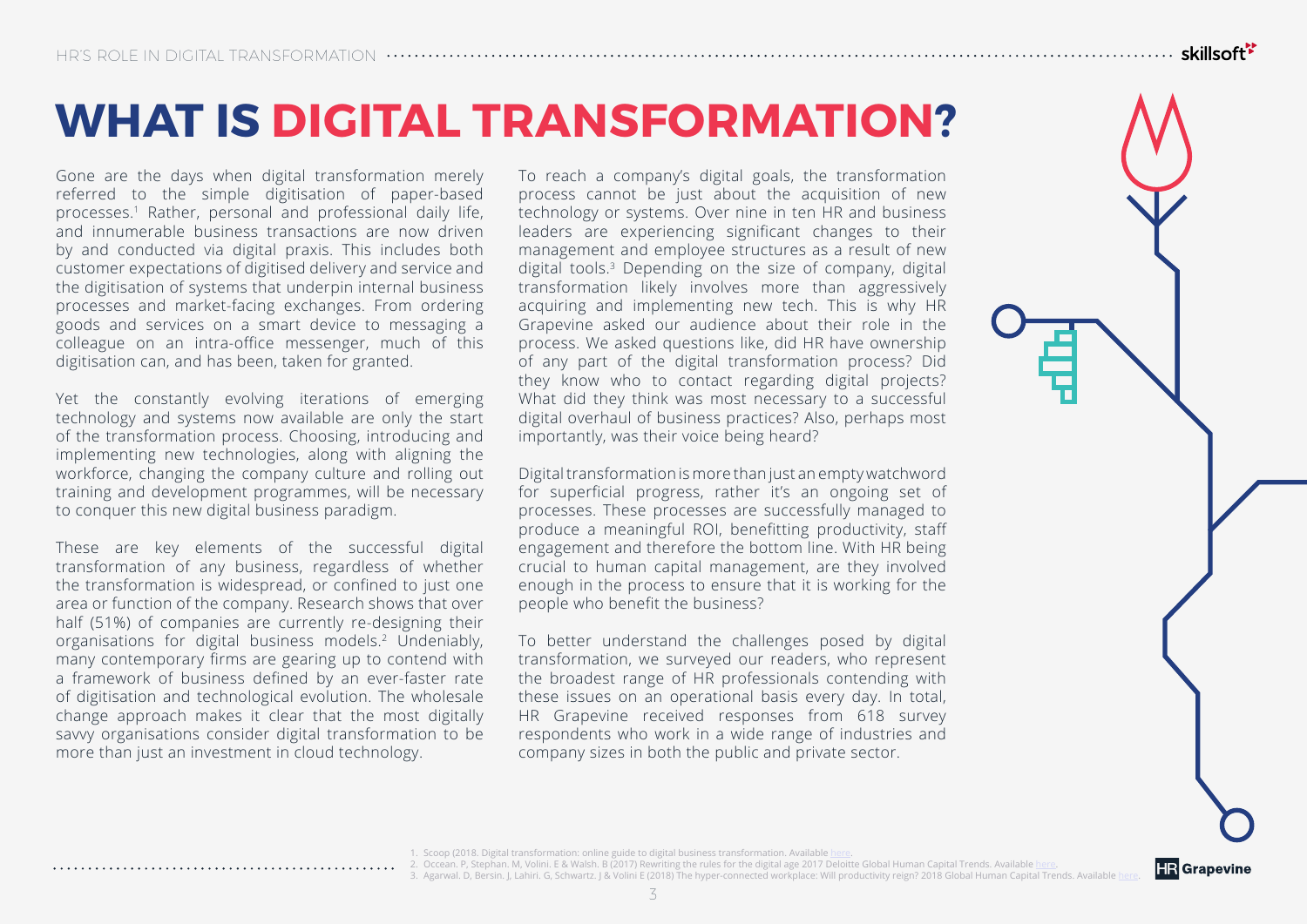# **KEY FINDINGS FROM OUR STUDY**

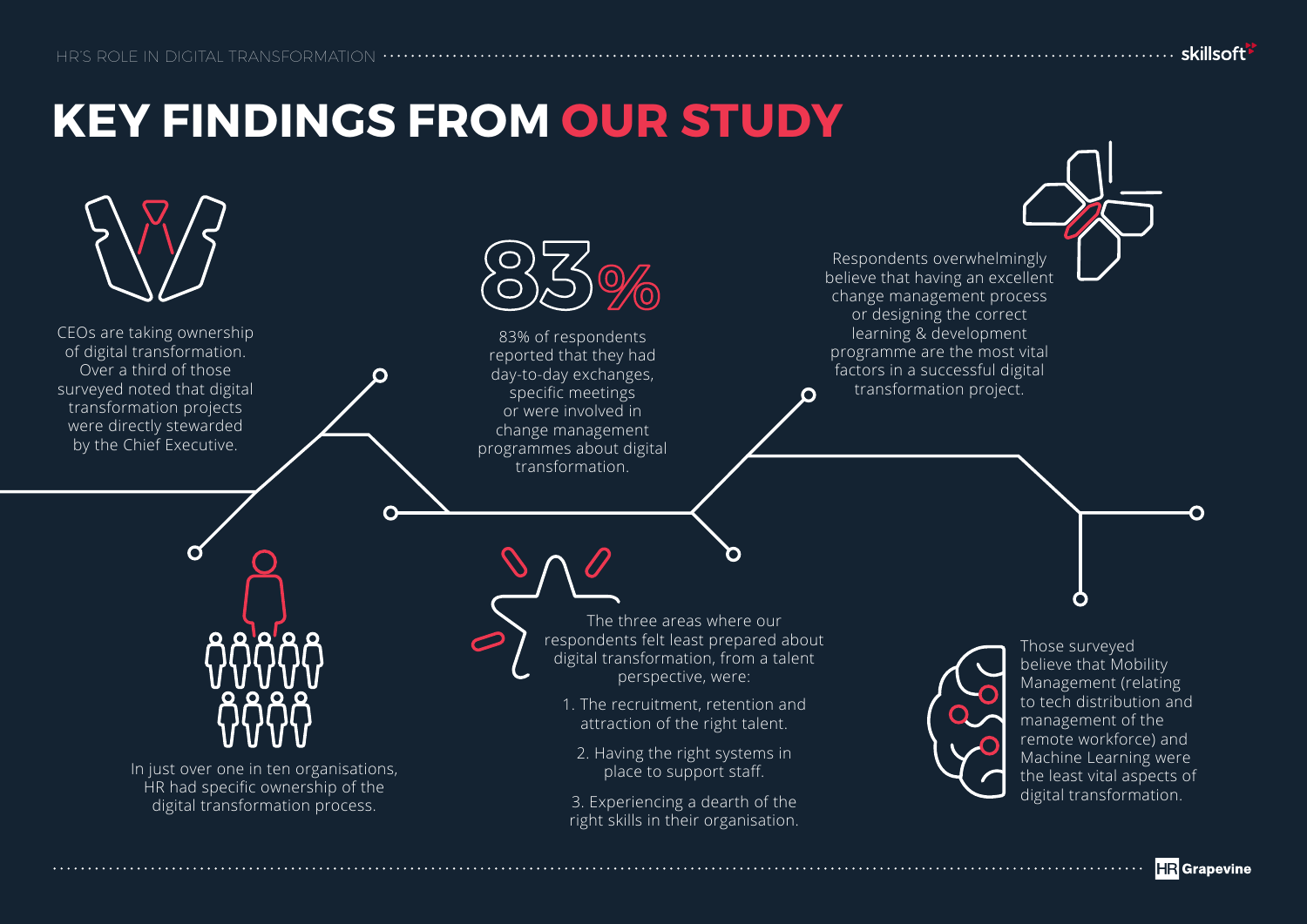**DEMOGRAPHICS**



skillsoft<sup>\*</sup>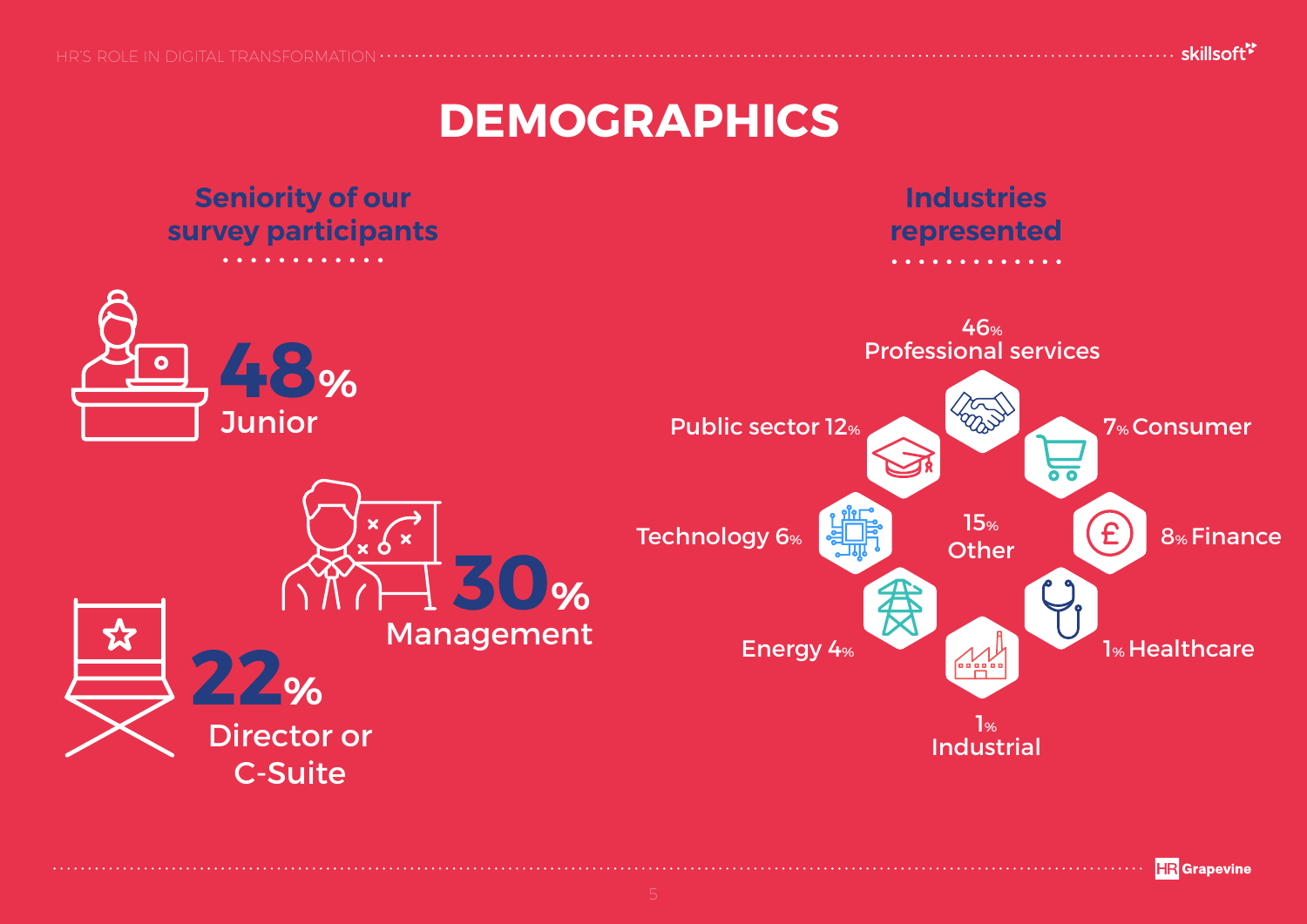### **WHY IS COMMUNICATION STILL AN ISSUE AROUND DIGITAL TRANSFORMATION??**

To thrive in the digital economy, businesses require a digital transformation strategy that closely aligns the business and the IT and technical functions, so they can efficiently adapt to technological changes and opportunities. Of course, aligning business and IT strategies within the context of any company's unique power structures and culture can lead to conflict or communication challenges. Successful alignment requires that leaders identify and address any conflicts. Ultimately, the benefits of strategic business-IT alignment outweigh the risks. No two companies are alike and there's no one-size-fits-all approach for applying business-IT alignment strategy within a business. The organisation's specific circumstances, culture, and requirements determine the best strategic fit.

One crucial aspect any company needs for effective business-IT alignment is a collaborative

- culture. It enables the business to adapt for the future. To facilitate collaboration, the
- company must establish procedures, policies, and norms that govern how the collaboration
- functions on a day-to-day basis. A shared understanding of these contexts enables effective company must establish procedures, policies, and norms that govern how the collaboration<br>functions on a day-to-day basis. A shared understanding of these contexts enables effective<br>collaboration, and must be communicated a
- 



Heide Abelli, SVP Content Production skillsoft<sup>\*</sup>

#### **Digital transformation is changing basic working practises**



**70% believe more time will be spent on collaborative platforms**



**67% predict growth in work-based social media**



**44% expect face to face meetings to decrease**



**32% expect texting to increase at work**

| ٠ |  |
|---|--|

**30% expect phone usage to decrease**



skillsoft<sup>"</sup>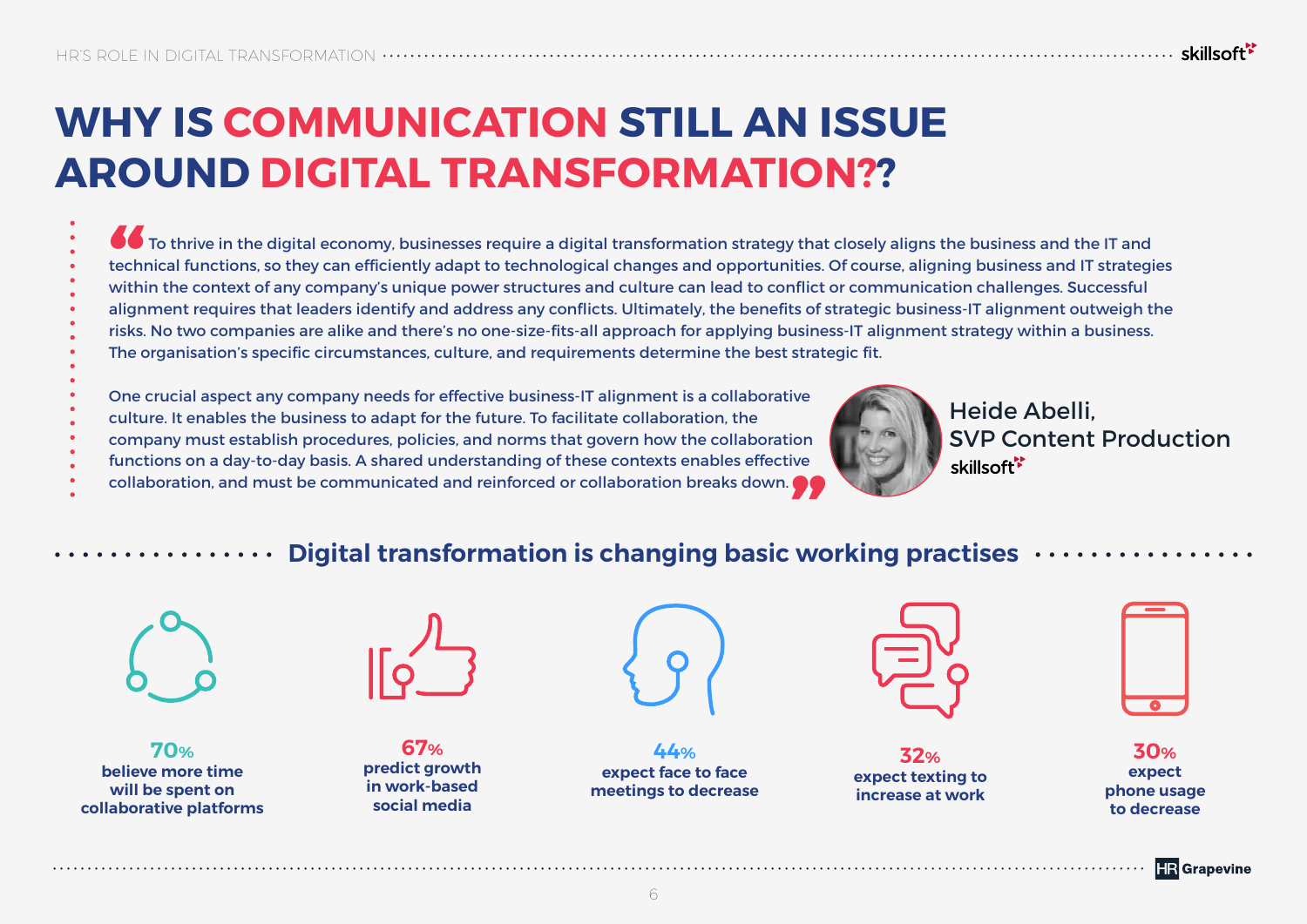# **DO I NEED TO ENTER THE DIGITAL AGE?**

Many firms are already using aspects of digital to change the way the company operates. Over the last five years, HR has followed suit. Prior HR efforts typically focused on personnel operations and the maintenance of employee records through integrated talent management. Today, it has shifted towards helping to build an organisation for the future.4 With more companies hiring digitally native and digitally savvy workers, the workforce increasingly sees digital ways of operating as an imperative. This thought extends to HR as well: 67% of UK respondents to a Deloitte survey cited digital HR as 'important' or 'very important'.5

Looking to the future, digital transformation will offer novel management opportunities, as well as challenges. By 2021, Artificial Intelligence is expected to add \$3 trillion to the global economy.<sup>6</sup> This shows the obvious business case for going digital.



# **67% OF UK RESPONDENTS TO A DELOITTE SURVEY CITED DIGITAL HR AS** 'IMPORTANT' **OR** 'VERY IMPORTANT'.7

skillsoft<sup>\*</sup>

4. Occean. P, Stephan. M, Volini. E & Walsh. B (2017) Rewriting the rules for the digital age 2017 Deloitte Global Human Capital Trends. Available [here.](https://www2.deloitte.com/content/dam/Deloitte/global/Documents/HumanCapital/hc-2017-global-human-capital-trends-gx.pdf)

5. Ibid.

wal. D, Schwartz. J, Bersin. J, Volini. E, Gaurav. L (2018). AI, robotics, and automation: Put humans in the loop 2018 Deloitte Global Human Capital Trends. A

7. Occean. P, Stephan. M, Volini. E & Walsh. B (2017) Rewriting the rules for the digital age 2017 Deloitte Global Human Capital Trends. Available here.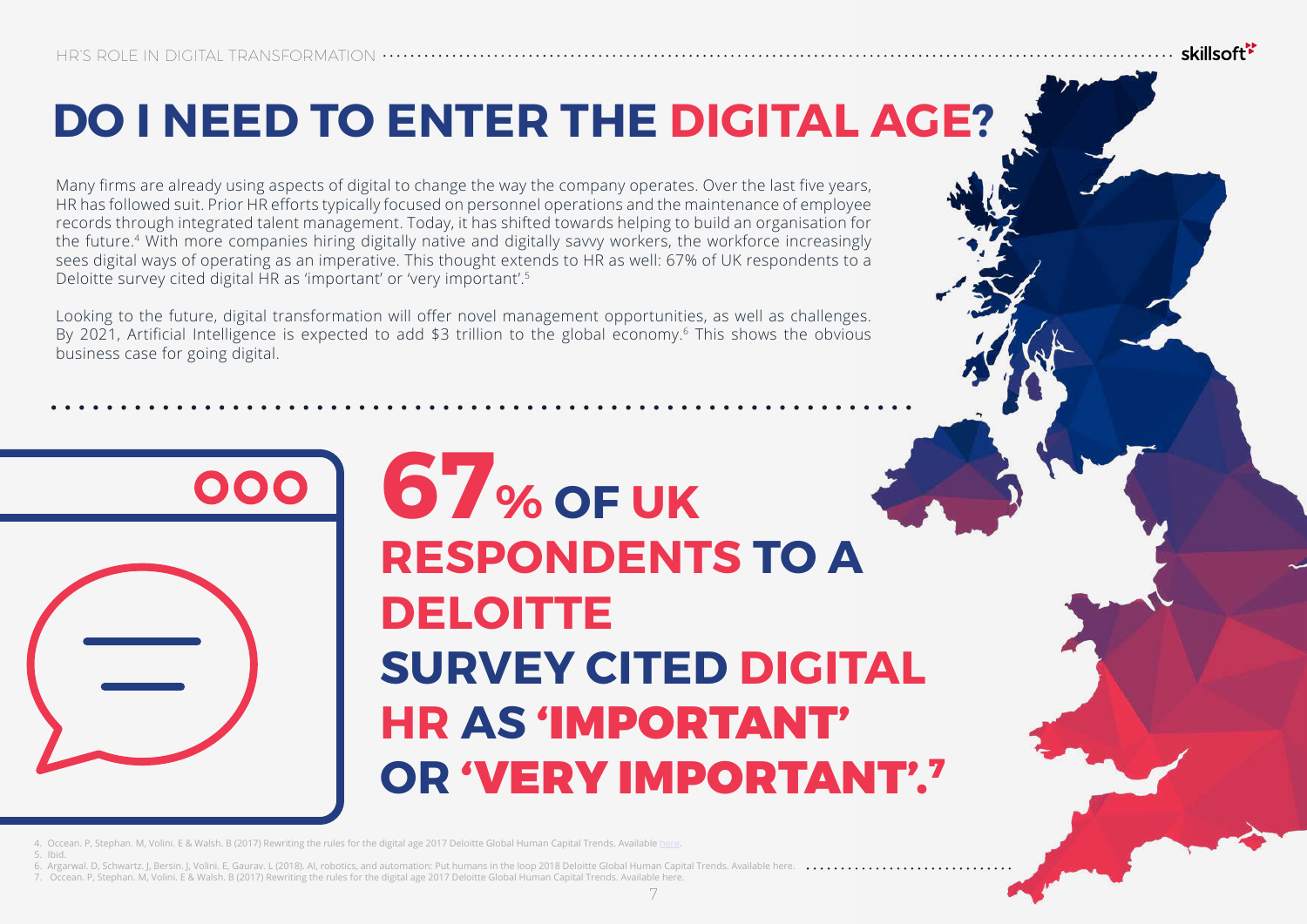# FUJITSU

**"**

#### Case study with John Vickerman, HRD UK & Ireland

As businesses across the UK begin to understand what a digital future means for them, many are enacting transformation plans which affect all aspects of their corporate structure–both internal and customer-facing. Fujitsu is one such firm.

For John Vickerman, HRD UK&I at Fujitsu, this is a necessary reaction to customer demand.

> **There is a strong demand from our customers to move quickly, be flexible and deliver fast results–we have been putting in place digital solutions to ensure our teams are able to keep up with this pace and deliver on these demands."**

For Fujitsu, this didn't only mean updating practices and technology; it also meant rolling out a portfolio of cloud services, and upskilling their staff. "We've been conducting training for approximately 10,000 employees engaged in cloud-related businesses globally on cloud-related services provided by partners," he said. "In doing so, we are substantially increasing the number of personnel who support the building and operation of hybrid IT and multi-cloud systems to suit our customers' business requirements".

Vickerman sees the role of HR as central to this change. He said: "HR plays a vital part of the cultural change here, as people are the lifeblood of any organisation, HR's role in digital transformation is key. But in order to bring this to life, it's important we foster a fast-paced culture, one with rapidly forming and disbanding teams, and one that looks to bring in expertise when needed. Whether it is keeping our staff up to speed with agile training or hiring in on-demand skills, we are ensuring we are proactively encouraging digital transformation at Fujitsu".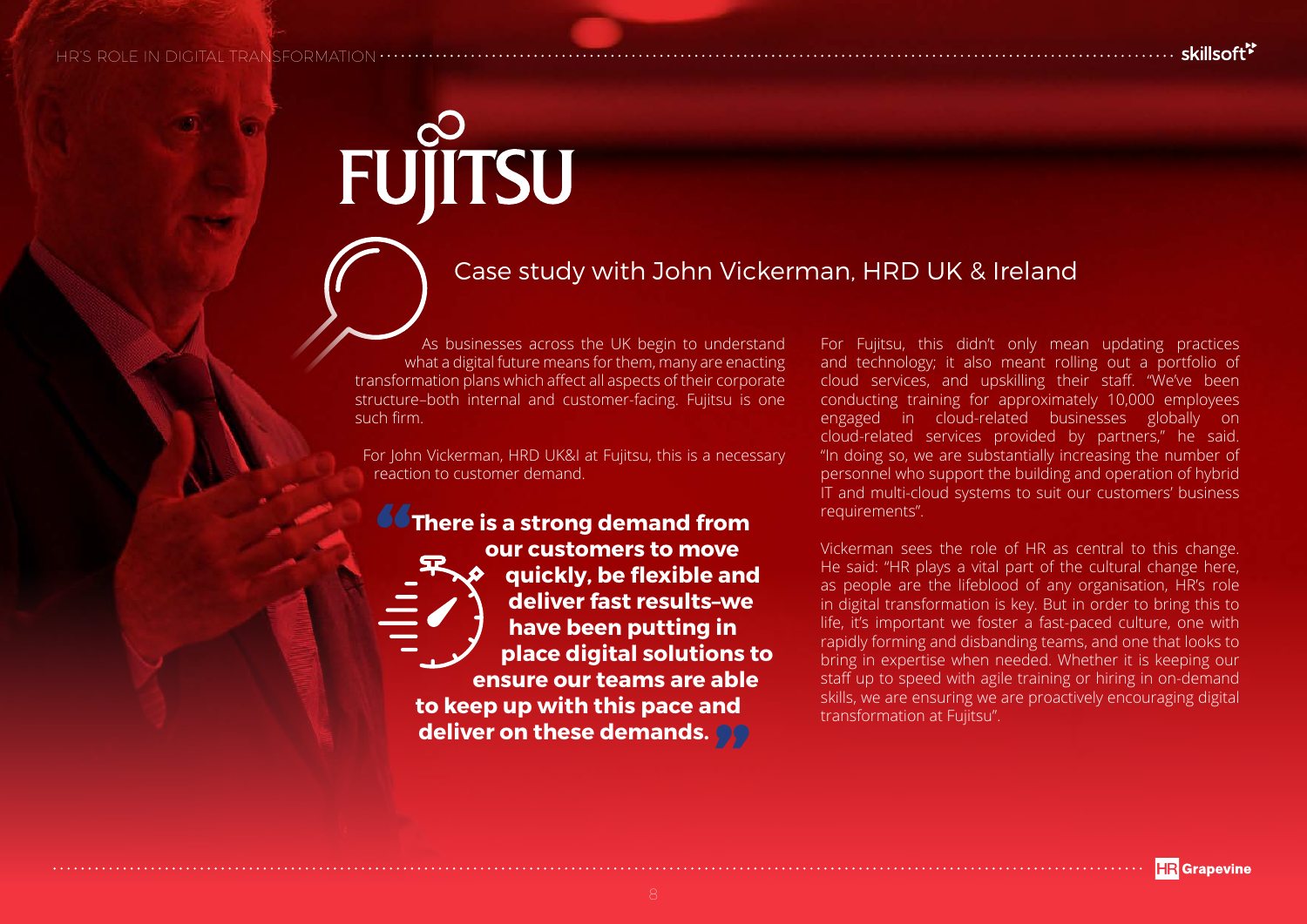# **WHAT DOES THIS MEAN FOR HR?**

Although there are many different models of digital transformation, they may be inappropriate or unusable for the type of evolution and change that will be appropriate at your organisation. Affordability, scale, industry, talent availability and geographic region are all factors that can affect the feasibility of digital transformation programme. Consider also the varying business needs an organisation wants to address through its digital transformation initiatives. Together, these variables affect which digital transformation model is best for the company.

There are many predictions about what digital changes will mean for HR. One hypothesis is that, as high-performing HR departments of the future are reskilled, they will have fewer generalists, more specialists and more senior staff.<sup>8</sup> However, during the transition period, the firm will have to come together to achieve the goal of increased productivity. Deloitte, in their 2017 survey on the digital age of business, argues that HR must break out of its silo and work across functions to prepare the firm for new digital practices.<sup>9</sup>

A previous study found that only in six percent of instances HR was the instigator of digital change. This shows there is clearly space for HR to take the lead on specific aspects of digital transformation and become influential implementers, putting people first. To do this, the HR function must become digitally adept, only then can they become digital shapers and provocateurs.10 Alistair Milnes, General Manager, Global HR and Communications at Gazprom Marketing & Trading notes, "HR needs to move quickly from being a supportive and enabling function to a leading function".

**SS**<br>MUST<br>EXPE<br>GOAL **TO DO THIS, HR ORGANISATIONS MUST WORK WITH IT TO BRING EXPERTISE IN TEAM-MANAGEMENT, GOAL-SETTING AND EMPLOYEE DEVELOPMENT TO HELP MAKE THE NEW WAVE OF CONNECTIVITY TOOLS PRODUCTIVE, SIMPLE, AND ENGAGING. Maria Channel** Deloitte Global Human Capital Trends 2017

8. 9. 10. Ibid Occean. P, Stephan. M, Volini. E & Walsh. B (2017) Rewriting the rules for the digital age 2017 Deloitte Global Human Capital Trends. Available here. Rosethorn. H, Modi. D, Prophet HR as digital force for change



**HR** Grapevine

skillsoft<sup>\*</sup>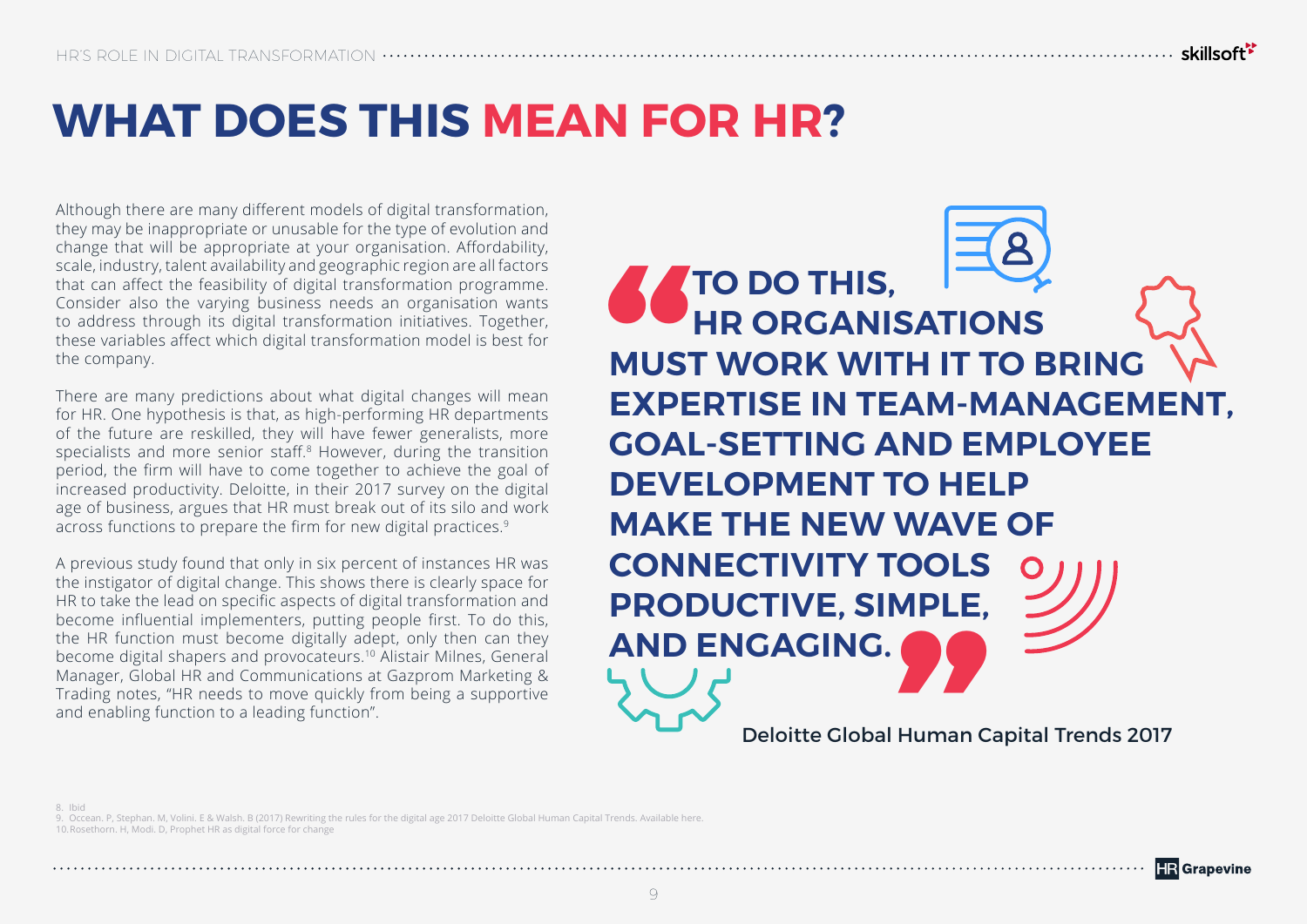# **WHO ACTUALLY OWNS DIGITAL TRANSFORMATION?**

The results of our Skillsoft and HR Grapevine survey revealed that it is the CEO who usually has control and oversight of an organisation's digital transformation process. Specifically, over a third of respondents to our survey answered that their CEO has control of the digital transformation process, with HR owning the process only one out of ten times. A separate study on HR as a force for digital change by consultancy firm Prophet corroborates these findings. It found that only in six percent of companies, HR was the provocateur of digital change, with a third of businesses simply passively implementing what business leaders had instructed.11

Yet HR still has a role to play. Those who work at a senior level in HR—CHRO, HR Leaders and HRDs—are expected to assist in the digital transformation process. One study concludes that "[HR leaders] must create a deliberate study or, via collaboration, extend the tools they have to the environment they are meant to assist".12 In reality, this means adjusting the workspace, management techniques, and rewards and incentives to meet the new demands of the digital age—all tasks which earnest HR practitioners should be involved in regardless.

#### **Who should have ownership around digital transformation?**

**66**<br>but u<br>strate<br>no di I actually think that the responsibility for DX is cross-functional but ultimately it should be "owned" by the CEO, just as the overall strategy of the organisation (not just DX) is owned by the CEO. DX is no different. The CEO needs to articulate the vision, working closely with key stakeholders. It is the CEO's responsibility to articulate and share this vision of the successful future digital state throughout the organisation. However, all

functional areas must play a collaborative role in DX enablement and execution, including HR.  $\bullet\bullet$ 



Heide Abelli, SVP Content Production skillsoft<sup>\*</sup>

**WHO HAS CONTROL OF THE DIGITAL TRANSFORMATION PROCESS?**



11.Ibid 12.Ibid

**HR** Grapevine

skillsoft<sup>"</sup>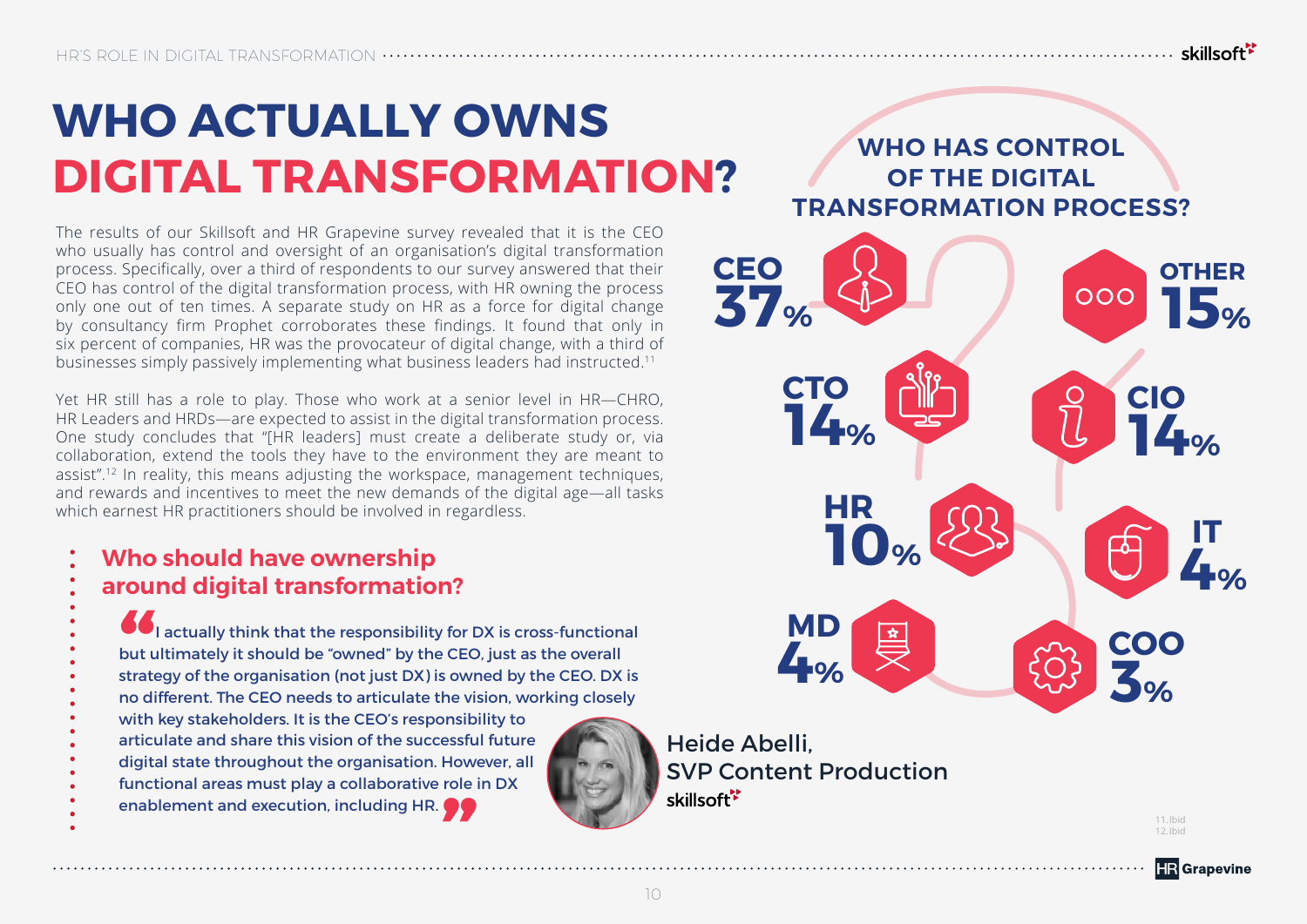# **STARBUCKS®**

### Case study with Starbucks®<sup>13</sup>

Starbucks is an example of a company which has facilitated meaningful digital transformation. But unbeknownst to most, their success resulted from the vision of two different CEOs. Initially, Howard Schultz, CEO and Founder, saw the business praxis was changing and aligned the firm with the right technologies.

Yet not everything worked smoothly. Digital transformation, if not done with a complete sensitivity to the minutiae of business, can go badly. Starbucks had to admit that their new mobile-order-and-collect changes resulted in long lines in outlets, thus negatively impacting the customer experience.

This left now-CEO, Kevin Johnson, with a difficult conundrum; should he roll back the digitisation of Starbucks processes or carry on digitising? Johnson took a slightly different tack, looking at the internal workplace processes aspects, rather than the external processes with which Schultz was renown.

Johnson was interested in what digital could do for internal operations, particularly how store managers could connect with each other. He said: "Just in the US we have over 9,000 company-operated stores. The question was posed: how can we better connect with our managers"?

They decided to implement Workplace by Facebook which supports live streams and live forums. Starbucks store managers were able to use this technology to create their own discussions and communities. 80% of Starbucks employees use the tool to support knowledge transfer and sharing of best practices.

As a result, on-the-ground information became immediately available to head office teams, who were then able to change official menus and offerings based on timely feedback from store managers. Johnson says that it if were not for this technology, this sort of transformation would have otherwise taken months.



skillsoft<sup>s</sup>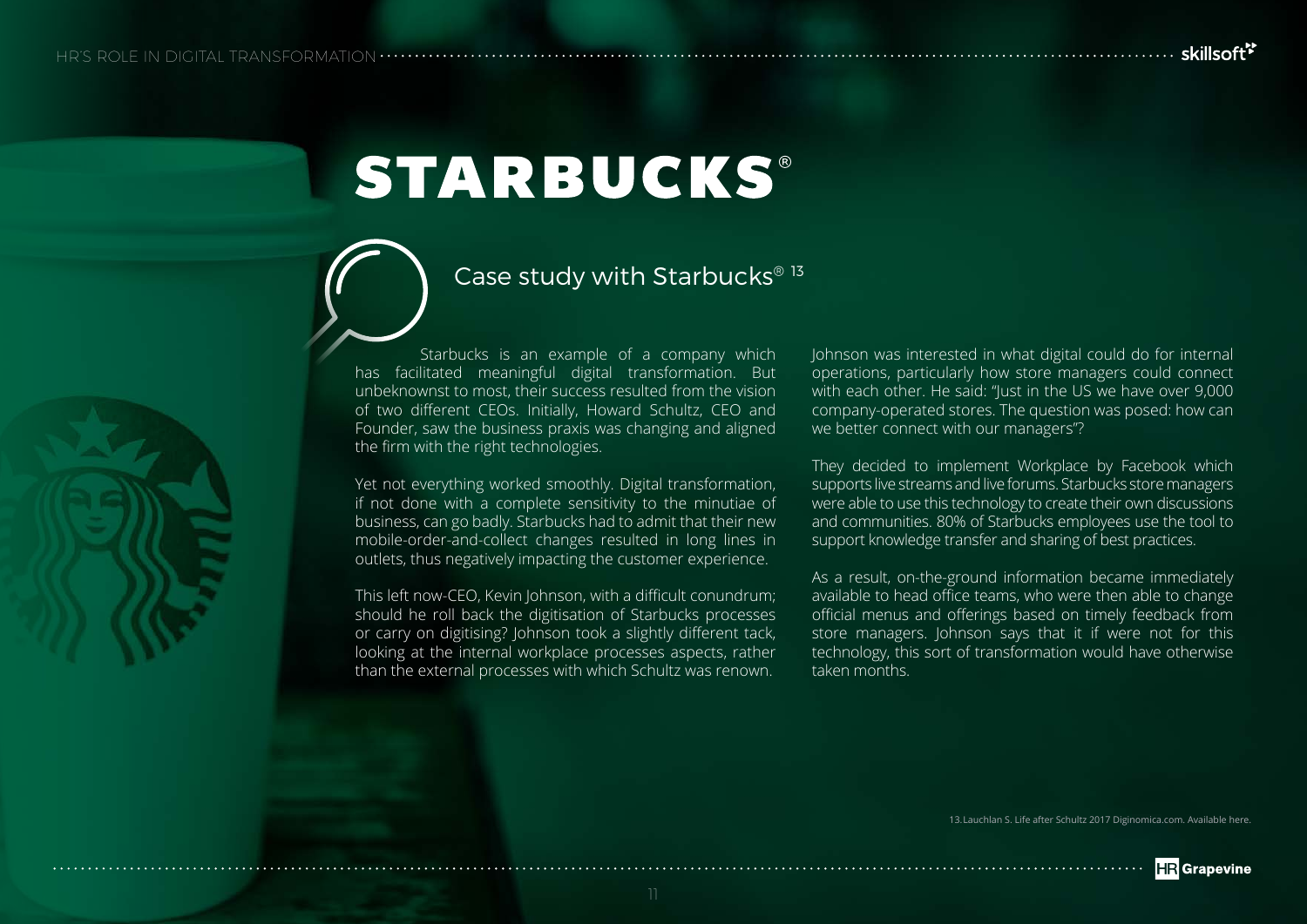# **IS HR INVOLVED IN THIS PROCESS AT ALL?**

process, even if the function was not directly in control. Additionally, just over 26% of companies had an official change management process which they could engage to push though digital transformation. Among SMEs who responded, digital transformation came up in day-to-day exchanges, and 26% engaged with digital transformation in this manner. Only nine percent of respondents were not aware of how to engage in digital transformation at their firm. However, this is not necessarily because of poor communication or because certain functions were being cut out of the transformation process. Despite digital transformation seemingly dominating business conversations, a recent Deloitte survey found that 49% of firms weren't planning to cultivate the digital skills needed for digital transformation.14 Is this **OVER THE NEXT SEVERAL YEARS, ONE OF HR**

**" GREATEST CHALLENGES WILL BE TO REDESIGN MANY OF TODAY'S WORKFORCE CONFIGURATIONS.**<br>
Deloitte Global Human<br>
Capital Trends 2018

**AND BUSINESS LEADERS'** 

Deloitte Global Human Capital Trends 2018



Our survey found that in over 85% of cases, HR was aware of the digital transformation

indicative that some companies are just not planning to transform at all?

14.Occean. P, Stephan. M, Volini. E & Walsh. B (2017) Rewriting the rules for the digital age 2017 Deloitte Global Human Capital Trends. Available here.



skillsoft<sup>"</sup>

12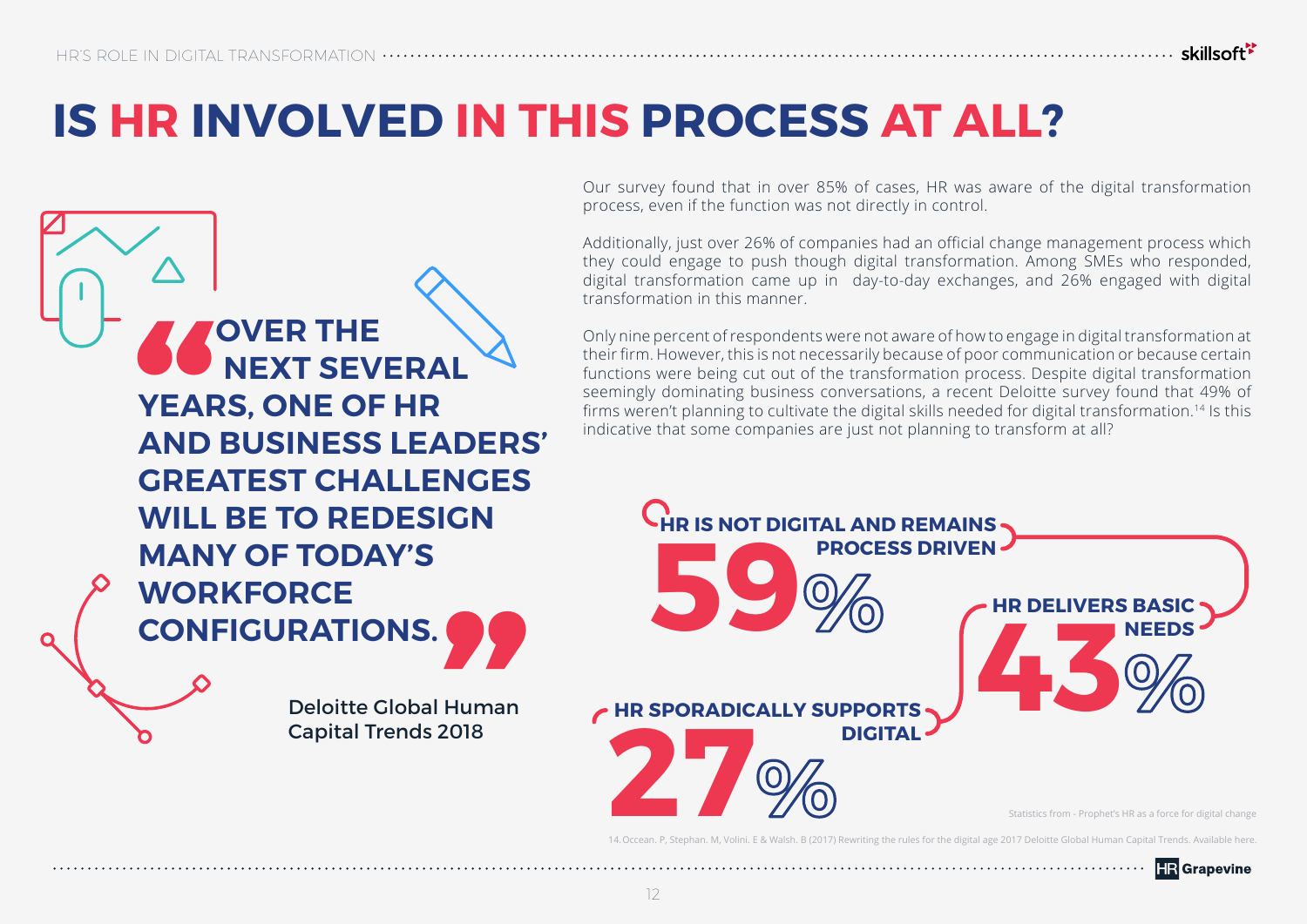### **If you don't own the Digital Transformation process, how can you best engage with those who do?**

………………………………………………………………………………………… skillsoft<sup>ry</sup>



**66**<br>de-fa<br>funct<br>view DX originated within and grew out of the IT and Data Science functions, not within HR. As a result, those departments became the de-facto 'owners' of DX. Ultimately, experience demonstrated the need to create stronger alignment between IT and the rest of the business functions, and often the CEO, ended up being the best 'owner' for achieving alignment across the business. No functional area has really viewed HR as a natural owner of DX, even though human capital enablement is the biggest ingredient in the recipe for DX success. HR is coming to the party late and will have to present a compelling vision for DX human capital enablement to be included in the digital conversation. The reality is that success will be a direct result of the human capital that an organisation can put into place. Capabilities cannot reside exclusively in the IT function but must be pollinated across the organisation to bring together the collective set of capabilities required to design, develop Heide Abelli, and operate the digital business. Human capital readiness for digital should be paramount for SVP Content Production every enterprise and that is where the HR function can bring tremendous value to the picture. skillsoft<sup>\*</sup> Digital transformation is not just about embracing new technology, it is about a change in mindsets and how the organisational culture supports innovation and HR is key there. **"**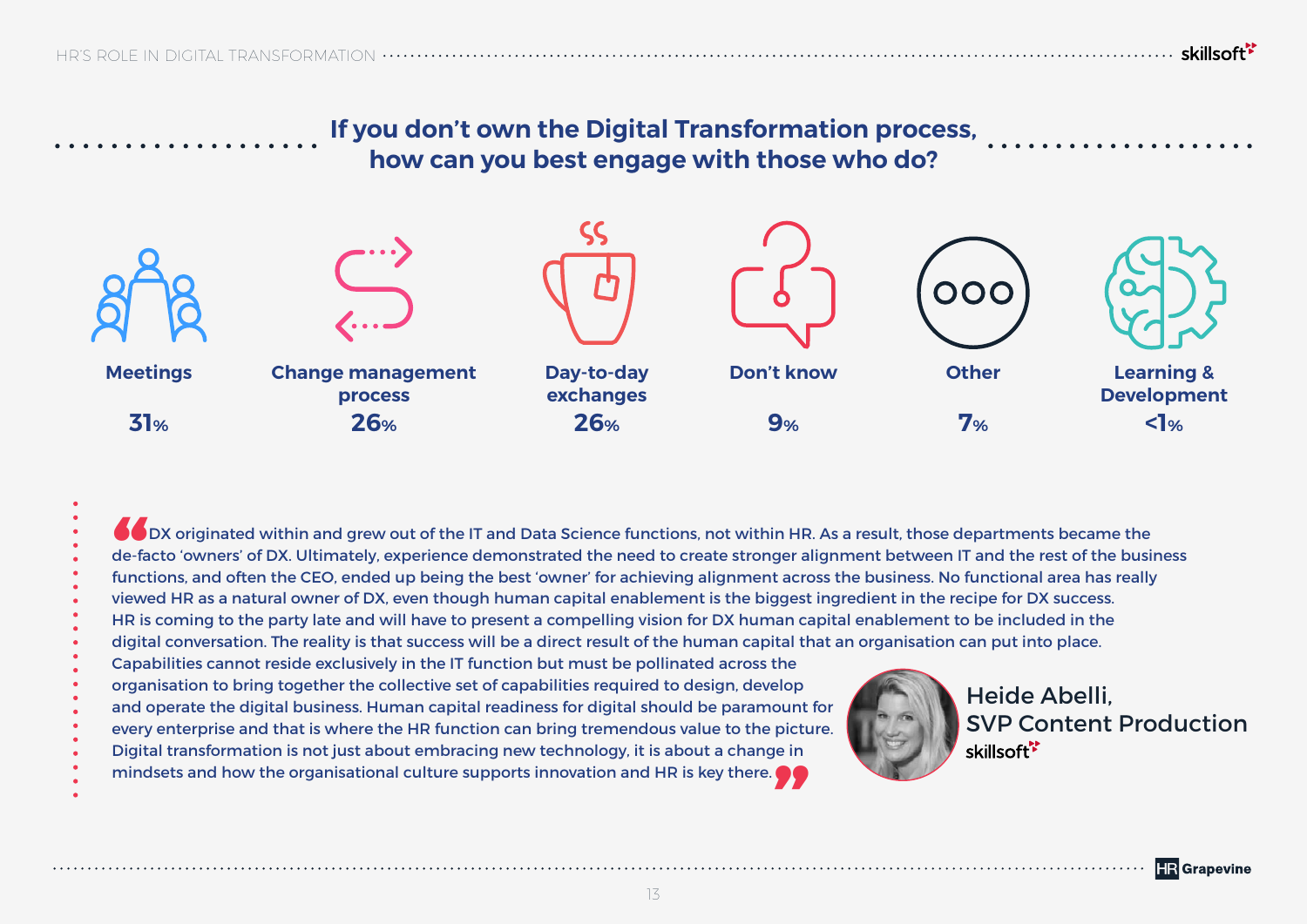An organisation can glean much from the way that other firms implement their digital transformation projects. However, an organisation should never directly transpose another firm's action as a blueprint for their own transformation. Whilst parts may be usable, other pieces will not fit the scale, industry and expectations of another company. It's much more suitable to determine a company's own digital transformation needs and then explore what tools are needed to achieve them.

We asked our survey respondents what they thought was most vital to a successful digital transformation project. They responded that having a clear change management process, learning development opportunities around the project, and digital security were the most important aspects.

At the other end of the spectrum, machine learning and mobility management were seen as the least important aspects of successful digital transformation.



**What did our respondents consider the most vital aspect of a successful digital transformation project?**

**66**<br>the D<br>who<br>kinds The most critical talent part of the DX puzzle is finding the people who have digital mindsets and the kinds of soft skill competencies that will be needed in the digital economy. By digital mindsets, we mean growth mindsets for continuous learning, agility, embracing risk and collaboration. Necessary digital age soft skill competencies include algorithmic thinking, data literacy, critical thinking, and empathy, among others. People tend to focus on the hard skill competencies like programming artificial intelligence algorithms, design thinking, network security, user interface designing, project management, etc. But it turns out that the soft skill competencies may be harder to find and develop.

Heide Abelli, SVP Content Production skillsoft<sup>\*</sup>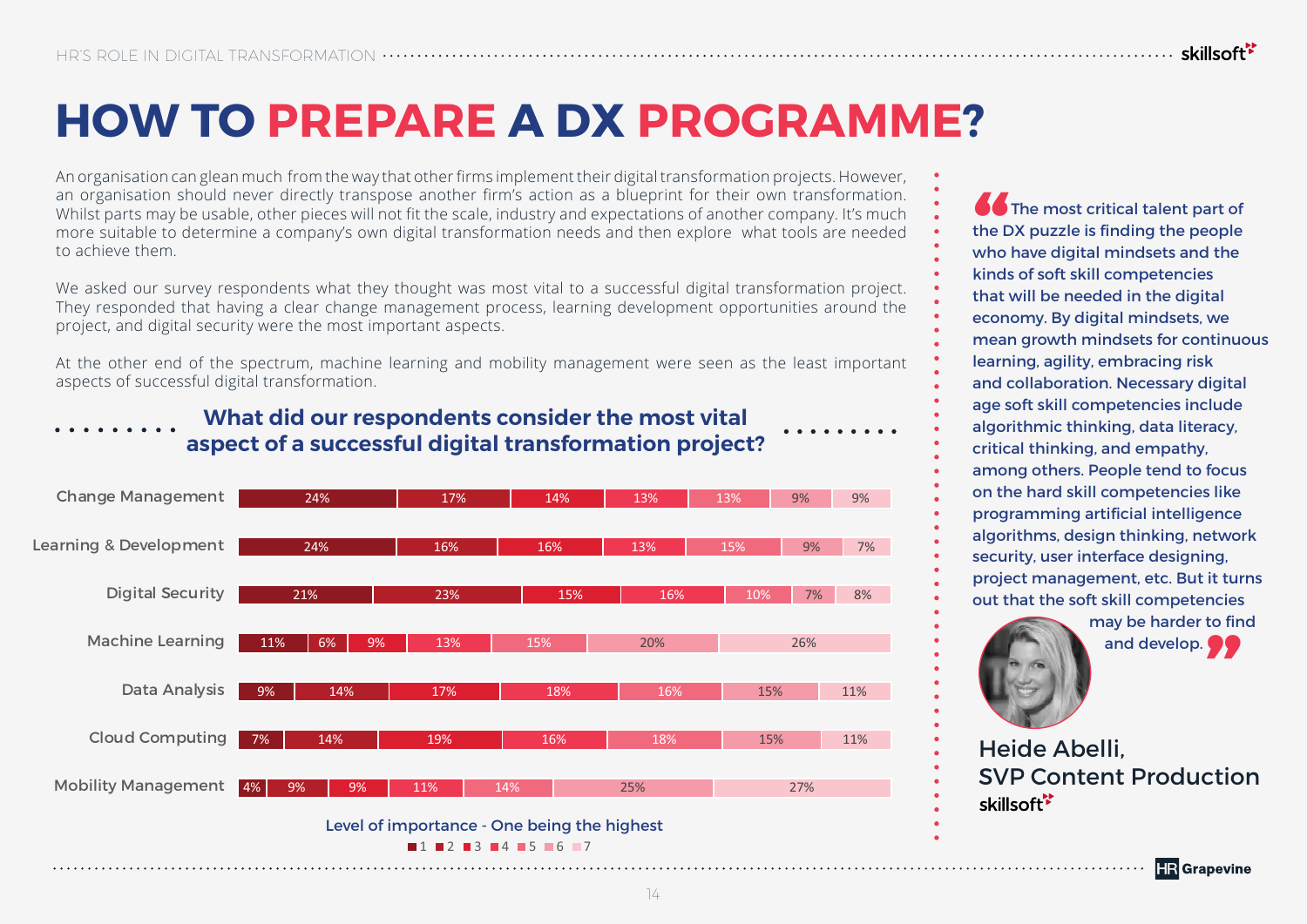## **WHAT IS THE BLUEPRINT FOR SUCCESS?**

*<u>K</u>*<br>wa<br>dol **66** People want things done quickly and done right so you need to bring expertise, but also that flexibility of thought and innovation. This is where we have been particularly **in demand. ??**<br>John Vickerman,<br>HRD UK&I, Fujitsu

John Vickerman, HRD UK&I, Fujitsu

The process for digital transformation is a dynamic one. With an ever-changing digital economy, the skills and practices to implement and succeed with digital transformation must be deftly approached.15 Statistics from 2017 showed a variety of most-desirable skills which did not top the list the prior year, such as natural language processing. Furthermore, almost half of organisations responded to a 2018 Deloitte survey asserting that they are deeply involved in organisation-changing overhauls, such as automation.16

So, what can HR do to ensure that it is working for the benefit of the company during a period of digital transformation? Often, the answer may not be glaringly obvious, as Alessandro Di Lorenzo, Chief Commercial Officer at online travel and leisure retailer lastminute.com, explained.

He said, "Despite all sectors from banking and finance through to government, marketing and advertising benefitting from digital integration–with this comes new jobs needed to manage new tools. With the digital economy growing at such a pace, talent has become hot property, as finding and hiring the right digital talent is a key concern for many British businesses".

Di Lorenzo recommends doing three things to ensure that businesses are keeping up with the pace of digital change: hiring for mindset, working with current staff to note gaps, and providing mentoring schemes. He further discussed the three ideas: "Firstly, hiring the right mindset rather than searching for a like-for-like match of someone who has done the job before. Businesses also need to work with their employees to pin-point where the skills gaps are, and

invest in training and development to help plug the gaps that exist. Lastly, providing mentorship programmes can help employees navigate the digital landscape – particularly in these very new jobs, where they may not have a set pathway to follow".

Interestingly, as Generation Z, the first truly digitally native generation, enters the workspace, Di Lorenzo notes that resourcing and recruitment sections will have a different challenge on their hands.

This is a generation who have, according to a recent YouGov survey, an attention span of eight seconds—a third less than their millennial counterparts—but can hyper-process information. A generation who, on average, get their first personal digital device at age seven and of whom 97% use regularly.

Di Lorenzo, adds: "As the number of digital natives going into companies grows, we'll start to see a wider change take root from within businesses – driven in part by [these employees] themselves".

However, undue conclusions shouldn't be drawn from Di Lorenzo's comments. As lastminute.com operates solely in the digital space, they were ahead of many other firms when it came to implementing a DX project. Therefore, for firms who aren't so digitally minded, or are much further behind in their digital transformation journey, digital transformation may not come as naturally.

15.Cave. D How to grow a digitally savvy workforce Robotics & Automation – Put Humans in the loop, 2018 Global Human Capital Trends. Av skillsoft<sup>\*</sup>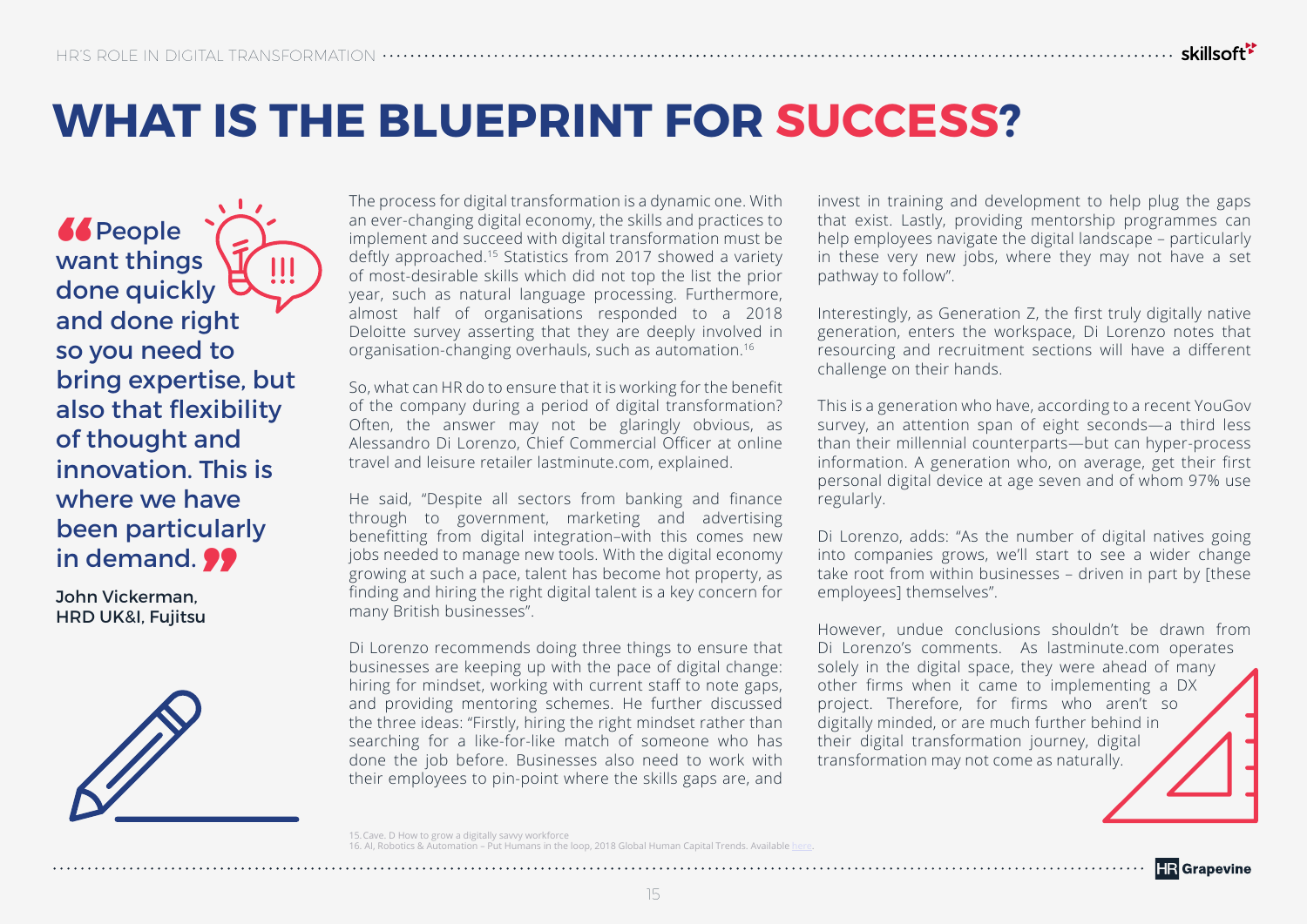HR'S ROLE IN DIGITAL TRANSFORMATION

…………. skillsoft<sup>r</sup>

Canon

### Case study, Canon's Personal Development Hub

One of the perceived benefits of new technology is that it can bring together previously siloed organisational functions by utilising new iterations of communication and data-sharing technologies.17 There is evidence to suggest that leading firms, across many industries, are now using digital design teams to create apps and platforms, enabling new intra-organisational links. Canon exemplifies this approach.

At least one of Canon's big-name competitors has ceased trading as the market in which it operates increasingly demands digital solutions; one study called this 'digital Darwinism', whereby technology evolves faster than a firm's ability to adapt.<sup>18</sup> Conversely, the Japanese-headquartered imaging giant, Canon, has transformed its HR function, relying on a digital platform to cohere and connect disparate people management practices.

Canon did this by designing and implementing the Canon Development Hub—a platform which integrates all aspects of the employee experience, so they can break down silos and drive conversations about an individual's future. It's had remarkable results. While average UK employee tenure is circa five years, Canon boasts an average employee tenure of 13.8 years.

With the retention of staff crucial during any digital transformation process—not to mention the ability to upskill the workforce— Canon's digital hub married the HR function with digital practice. Caroline Price, Senior Vice President of HR in Canon's EMEA region, notes that this is crucial for success.

She explained that, "The core of thinking about keeping your talent is figuring out how to stimulate them, how to develop them and finding out how you can help people learn and adapt to cope with the challenges and opportunities you throw their way. Canon ensures people have opportunity to change".

With digital business practice both a challenge and an opportunity (developing the workforce's digital skillsets is part of this), Canon has worked hard to ensure that staff feel supported in the change. Since the inception of their Development Hub, Cannon has experienced a 19% increase in employee uptake in learning. This is partly due to implementation practices: Canon doesn't force employees to use the platform, ensuring that individuals have autonomy over their learning. They can also use it to check for career options and to connect with managers.

As Price notes, "HR is simply about people, organisation and bringing everything together". This is what should result from digital transformation.

<sup>17.</sup> Deloitte 2017 Human Capital Global trends pg 89 18. Prophet study HR as a force for digital change pg 2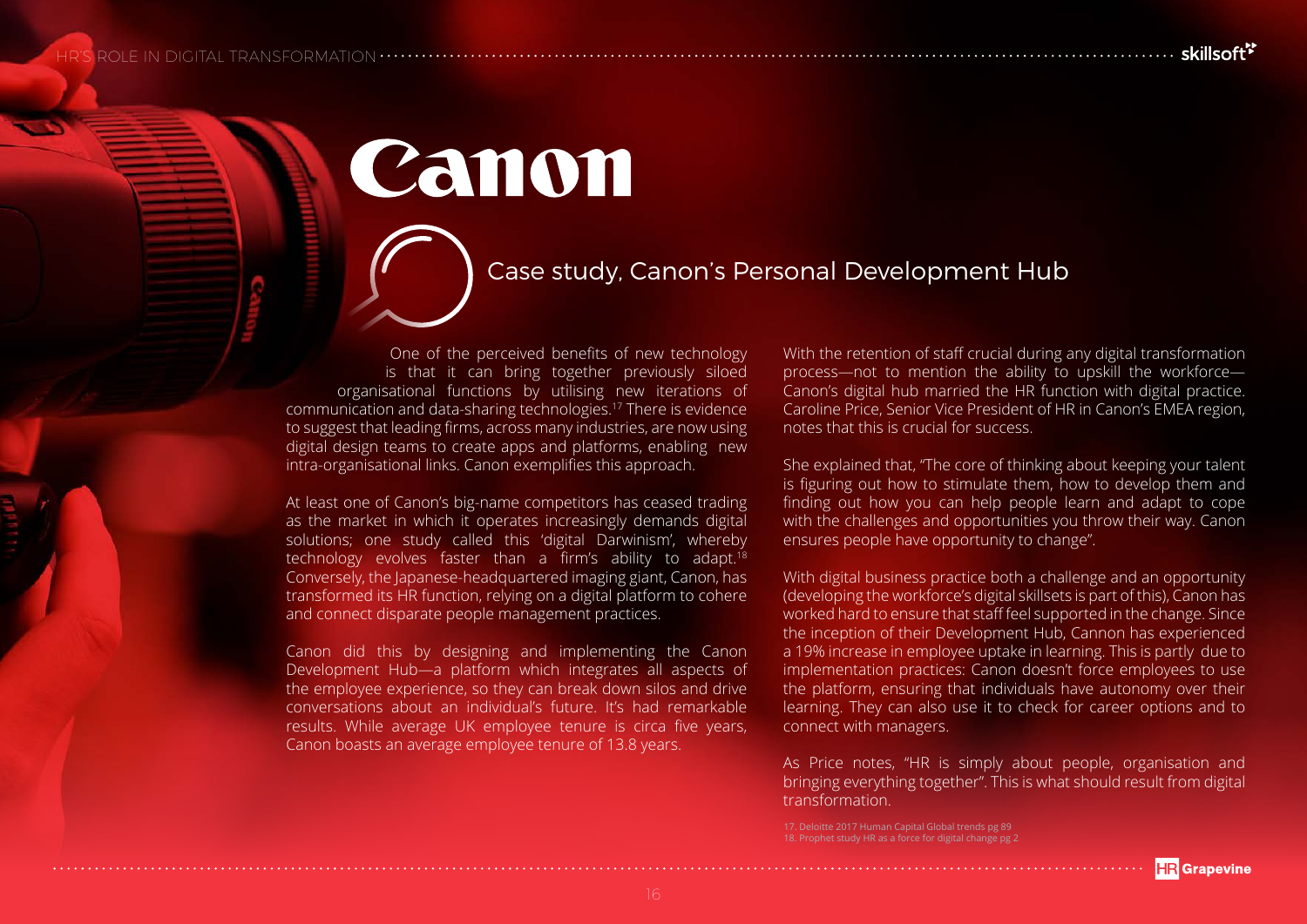### **WHERE IS DIGITAL TRANSFORMATION HAPPENING TODAY?**

A simple answer to this question is that digital transformation is happening everywhere. New iterations of digital platforms, digital devices and digital practice mean that digital transformation is hard to ignore.

Findings from Skillsoft and HR Grapevine's research show that HR and L&D have their work cut out to keep pace. As new business trends emerge, HR will have to work hard to make their voice heard, ensuring that they have enough nous in digital areas to drive change for the benefit of employees. This means hiring those in-the-know.

For successful digital transformation, training and developing the workforce is key. It means being digitally ready across the entire workforce, from the C-Suite through HR, and to every employee. Learning will be part of this—whether it's enabling staff to learn the skills that allow them to become digitally fluent, encouraging leaders to have confidence to manage the change and transformation, or supporting line managers in the fluency to guide new cohorts of digitally native, or digitally upskilled, staff.





**47% of respondents to Deloitte's human capital trends survey say their organizations are involved in automation**

**"** Over the next several years, one of HR and<br>business leaders' greatest challenges will be t<br>redesign many of today's work and workforce business leaders' greatest challenges will be to redesign many of today's work and workforce configurations. This will require them to ask fundamental questions about which work tasks and activities can be automated, what technologies to use, and what combinations of people and smart machines can effectively do the work". Peter Evans-Greenwood, Harvey Lewis, and Jim Guszcza, "Reconstructing work: Automation, artificial intelligence, and the essential role of humans.<br> **Example 21, July 31, 2017**<br>
T

**In 2017, the Institute of the Future predicted that by 2030 85% of existing jobs that will have yet to be invented.**

**HR** Grapevine

skillsoft<sup>"</sup>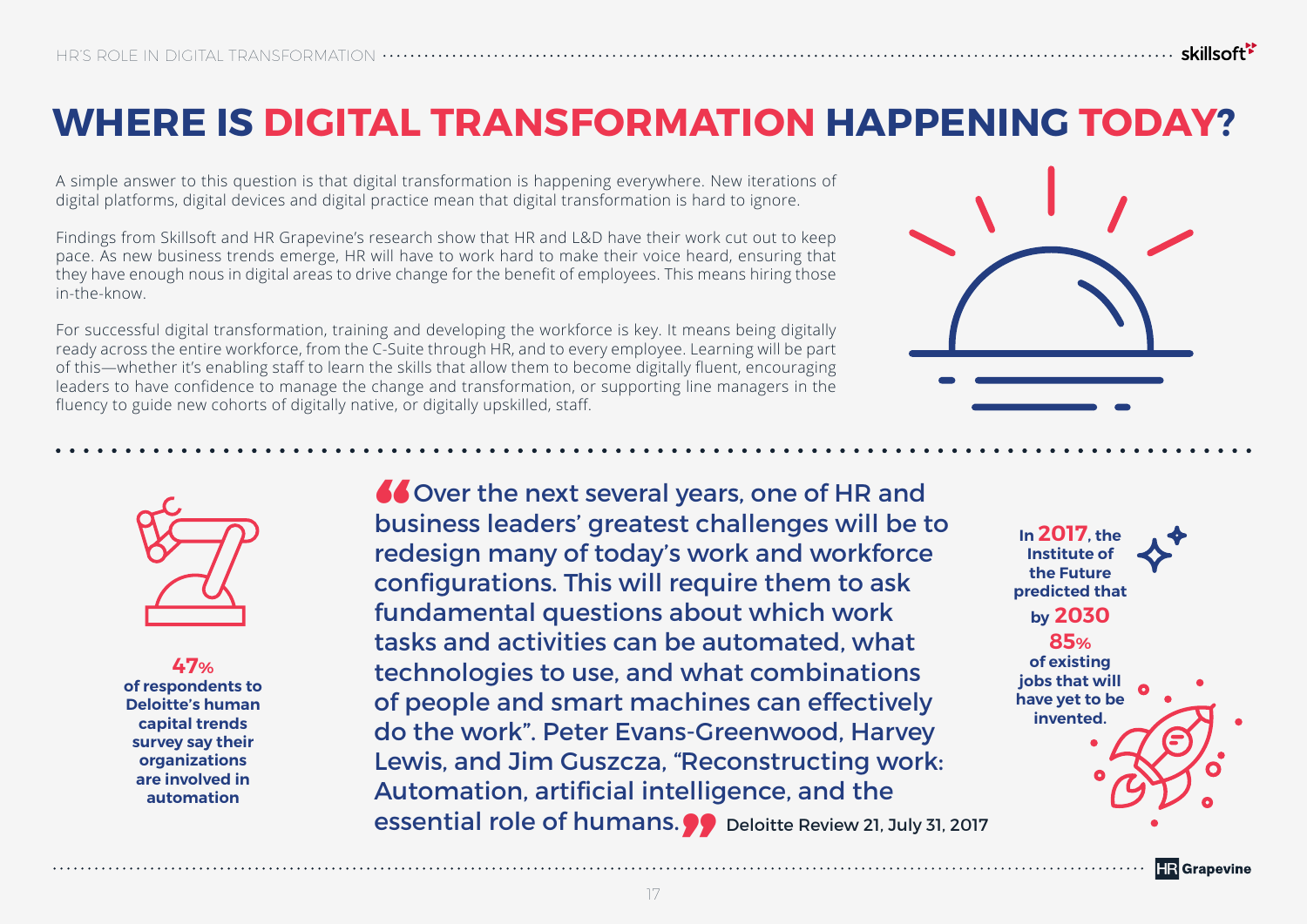## **DIGITAL TRANSFORMATION CONCLUSION**

………………………………………………………………………………………… skillsoft<sup>ry</sup>



Digital transformation is the continuous approach to organisational practices, workflows, and services in the modern era. Much more than the transferral of paper-based practices to "on-line" ones, digital transformation allows organisations to drive real business impact while preparing themselves to face the changing needs of the workforce. HR has a pivotal role in shaping the digitally literate company necessary to succeed now and in the future by managing the company's most important capital—human.

The effects of digital transformation are everywhere; it's been the driving principle behind everything from virtual communication like email and workplace instant messaging to the modern-day customer expectations of digitised service and delivery. Digital transformation has allowed companies like Fujitsu and Starbucks to harness HR practices and employee insight and produce meaningful, company-wide results.

While external firms can provide meaningful insight on successful digital transformation projects, be wary of transposing other companies' experiences as the blueprint for your own. The processes and solutions of every project are unique to individual organisations and their business needs. Carefully analyse your organisation and clarify the change management process, establish opportunities for learning and development, and place a strong emphasis on digital security. Lastly, equip your organisation with individuals who have the skills necessary to succeed in the digital economy, including an agile mindset, critical thinking, and excellent communication skills. Lean on HR to help ensure the digital transformation is working for those who make the business run.

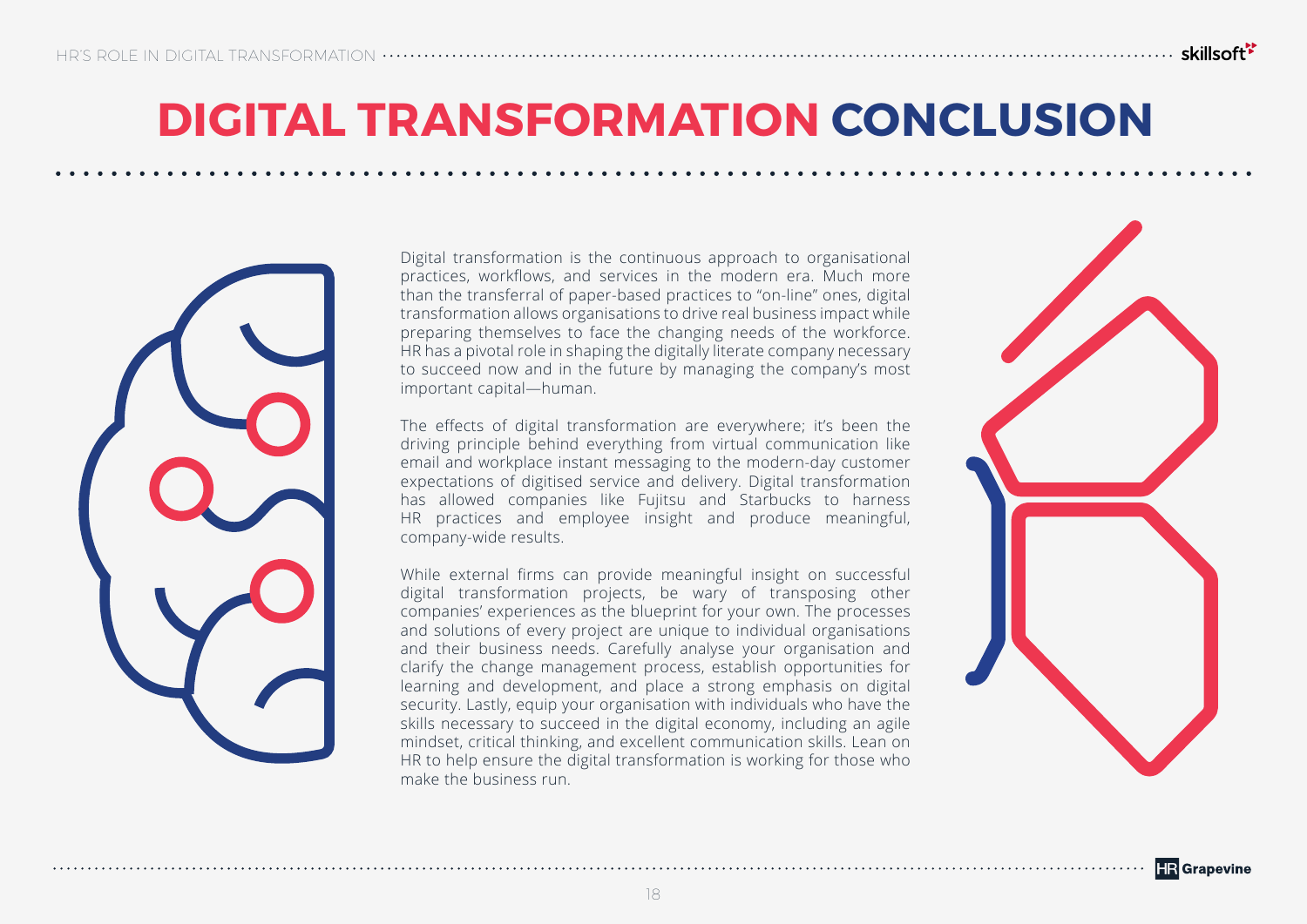### **DIGITAL TRANSFORMATION CONCLUSIONS FROM OUR EXPERTS**

### **What's the biggest challenge for**

**66**<br>the c<br>If it v<br>seen One of the biggest challenges for HR will be the digital transformation of its own functional area. If it wants to have a seat at the table, HR should be seen within the organisation as the poster child for effective digital optimisation and transformation, but it will be challenging for most HR functions to move quickly and aggressively towards digital transformation. Also, HR will have the challenge of addressing the growing skills gap—the gap between skills in demand and skills available. This will be an



enormous task for HR going forward.<br>
Heide Abelli,<br>
SVP Content Proc Heide Abelli, SVP Content Production skillsoft<sup>\*</sup>

### **HR regarding digital transformation? What should HR be doing regarding digital transformation?**

**Colume** Foremost. HR needs to get the environment right and work hard to keep the Employee Value Proposition front of mind. Employees now are much more intolerant of old ways and expect an employer to stay current and innovative at all times. You can't stay relevant by sitting back and waiting; it's vital organisational leaders get involved and lead the change.

It's then about not being afraid to bring in new skills and embrace change. For instance, one way of embracing change is by partnering and collaborating with customers and suppliers – no one person has all the answers and 'co-creative' efforts provide a more social and collaborative

approach in which innovative ideas, business models, products and services emerge from a broad ecosystem of partners.

At the end of the day, it's important to remember that employees expect HR to move with the times and deliver great service digitally—and not rely on the old 'log in and hope' model of HR. Whilst cloud services give HR flexibility, for example, the downside is that you need to change too—what I mean by this is when a new software release comes out you have to be able to quickly adapt.<br> **John Vickerman, HRD** 

John Vickerman, HRD UK&I, Fujitsu

#### **Why is change management so important to digital transformation?**

**66**<br>
unde<br>
focus It's important because it takes care of the people side of Digital Transformation. If you are introducing new digital technology to employees, it will undoubtedly involve a change in the way they are working and perhaps typically involve new habits or behaviours. Too often in digital transformation, the focus is solely on Project Management. Whilst this is critical, project management focuses on tasks, whereas change management focuses on behaviours.

Having a process, set of tools and techniques to help employees and leaders through that change is therefore really critical if you want to achieve your desired business outcomes. Slack has always recognised and understood this, which is why we invested very early (and continue to invest heavily) in our Customer Success function.<sup>1</sup>

Rav Dhaliwal, Head of Customer Success (EMEA), Slack

**HR** Grapevine